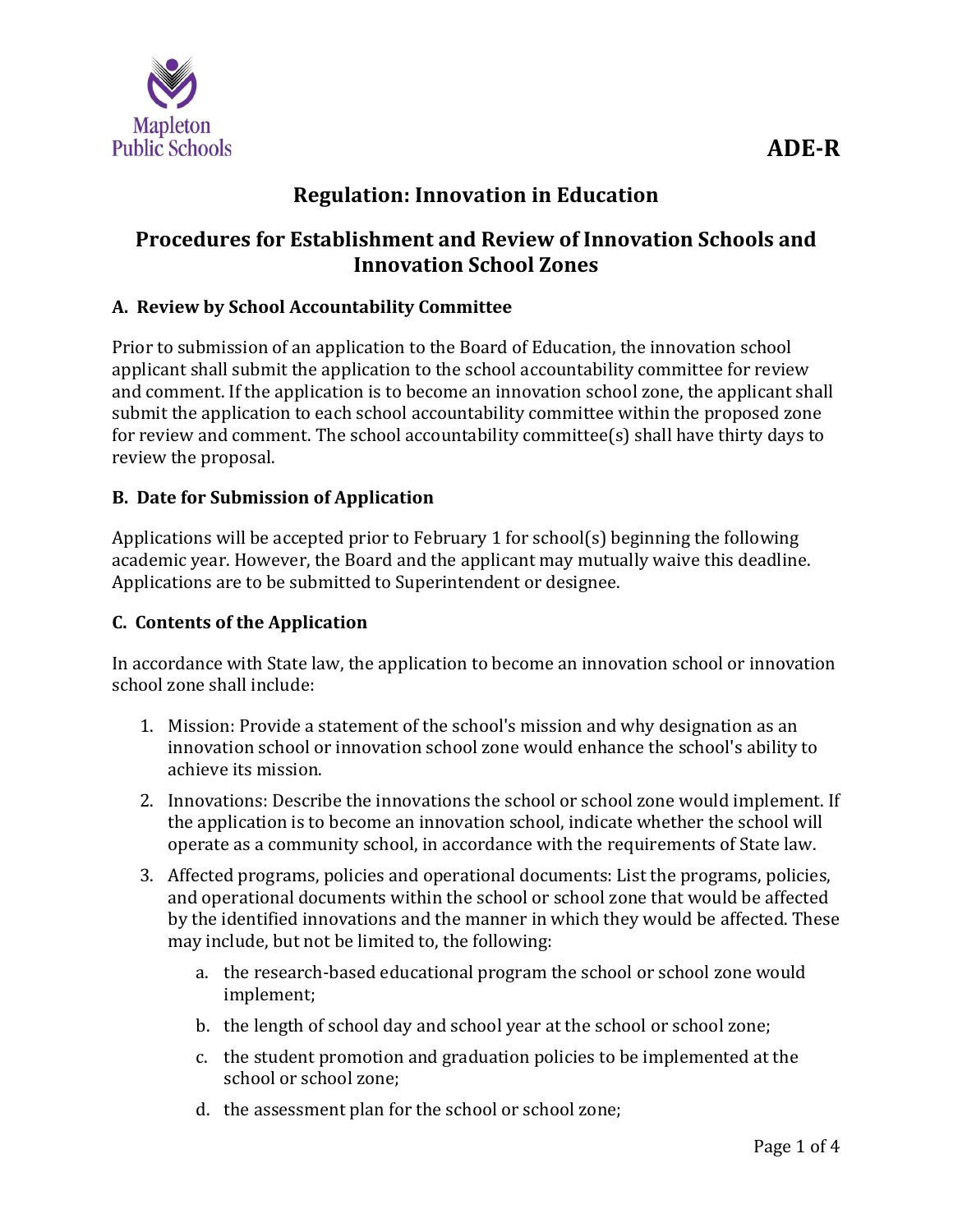

- e. the proposed budget for the school or school zone; and
- f. the proposed staffing plan for the school or school zone.
- 4. Academic performance: Identify the improvements in academic performance the school or school zone expects to achieve in implementing its identified innovations.
- 5. Cost savings and efficiencies: Provide an estimate of the cost savings and increased efficiencies, if any, the school or school zone expects to achieve in implementing its identified innovations.
- 6. Support:
	- a. Provide evidence that a majority of the administrators and teachers employed at each school consent to designation as an innovation school or school zone.
	- b. Provide evidence that a majority of the school accountability committee at each school consent to designation as an innovation school or innovation school zone.
	- c. Provide a statement of the level of support for designation as an innovation school or innovation school zone, including input from school employees other than teachers and administrators; students and parents of students enrolled in the school(s); and the community surrounding the school(s).
	- d. If the application is to become an innovation school zone, the statement of support shall include specific input regarding the selection of schools included in the innovation school zone and input regarding the strategies and procedures that would be used to implement and integrate the innovations within the schools.
- 7. Waivers:
	- a. Provide a description of any statutory sections or any regulatory or district policy requirements that would need to be waived for the school or school zone to implement its identified innovations. *Note: To obtain a waiver from state law, the district must first obtain designation as a "district of innovation" from the State Board of Education. If approved as a district of innovation, the State Board shall waive any statutes or rules specified in the district's innovation plan, except for those statutes or rules that cannot be waived under the Act.*
	- b. Provide a description of any provision of the collective bargaining agreement(s) in effect for the personnel at the school or school zone that would need to be waived for the school or school zone to implement its identified innovations. *Note: To obtain a waiver from any provision of the collective bargaining agreement(s) in effect, the district must first obtain designation as a "district of innovation" from the State Board of Education. If*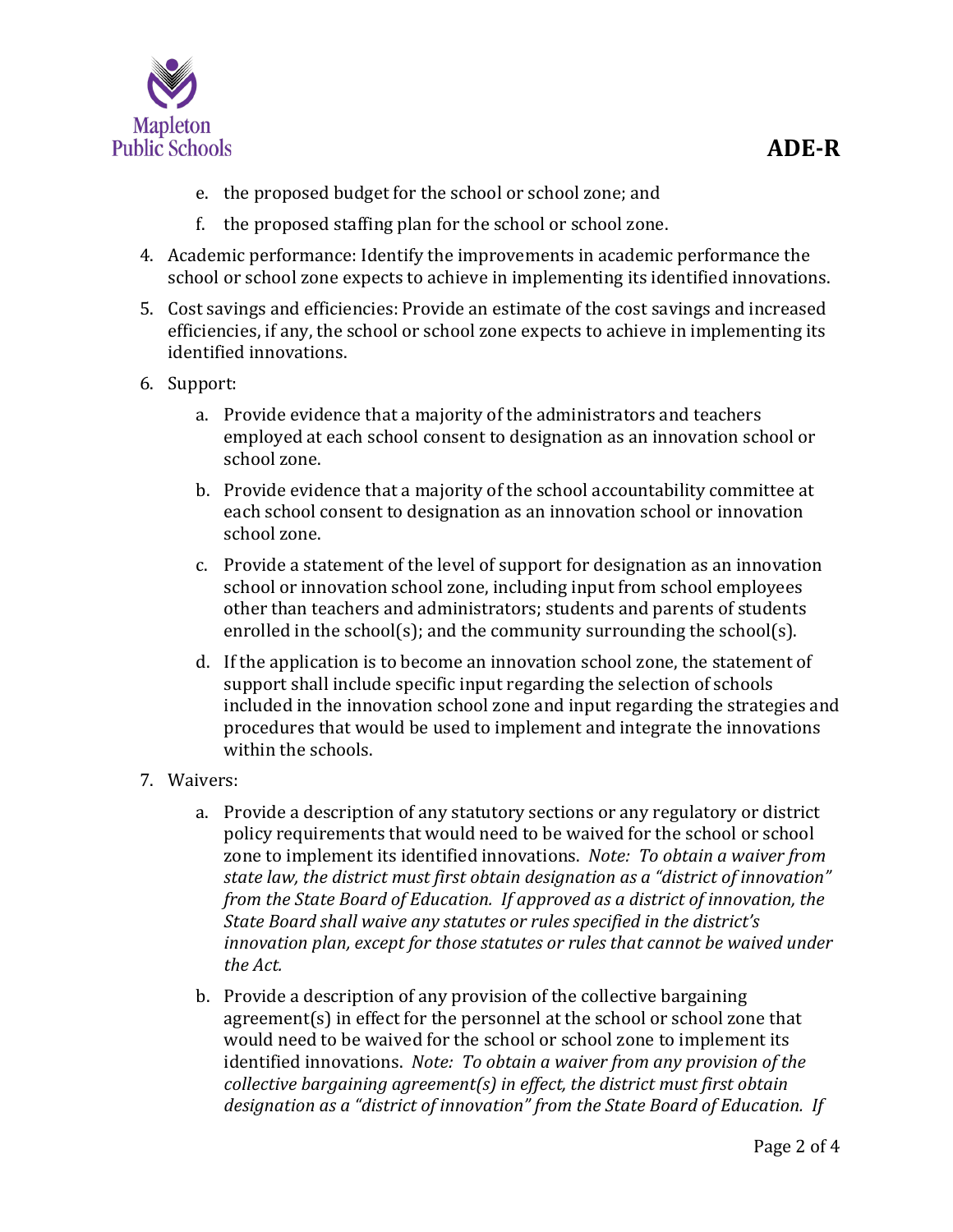

*approved as a district of innovation and before any provision of the collective bargaining agreement is waived, sixty percent (60%) of the members of the collective bargaining unit employed at the innovation school or schools must approve the waiver(s) by means of a secret ballot.*

- 8. Additional information: Provide any additional information that supports the request to become an innovation school or innovation school zone. A plan for creating an innovation school zone shall also include:
	- a. A description of how innovations in the schools would be integrated to achieve results that would be less likely to be accomplished in each school working alone.
	- b. An estimate of the economies of scale that would be achieved by innovations implemented jointly by the schools within the innovation school zone.

## **D. Submission Procedures**

No application fee will be charged by the Board.

The applicant must provide two original copies of the completed application printed singlesided on white paper, not stapled.

### **E. Incomplete Application**

If the application is incomplete, the Board will request additional information from the applicant and give the applicant a reasonable opportunity to provide additional information to the Board for review. The parties may mutually agree to waive any deadlines during the application process, including extending the deadline for Board consideration of the application.

### **F. Decision on the Application**

The Board shall make a decision, by resolution, on the application to become an innovation school or innovation school zone in a regular or special meeting. The Board's decision shall be made within 60 days after receipt of the official application, unless the parties have mutually agreed in writing to extend this deadline.

If the Board denies the plan, it shall provide a written explanation of the basis for its denial.

A new innovation school or innovation school zone may be approved for a period of up to three academic year(s).

## **G. Amending the Application**

If the Board denies the application, the applicant shall have 15 days to amend the